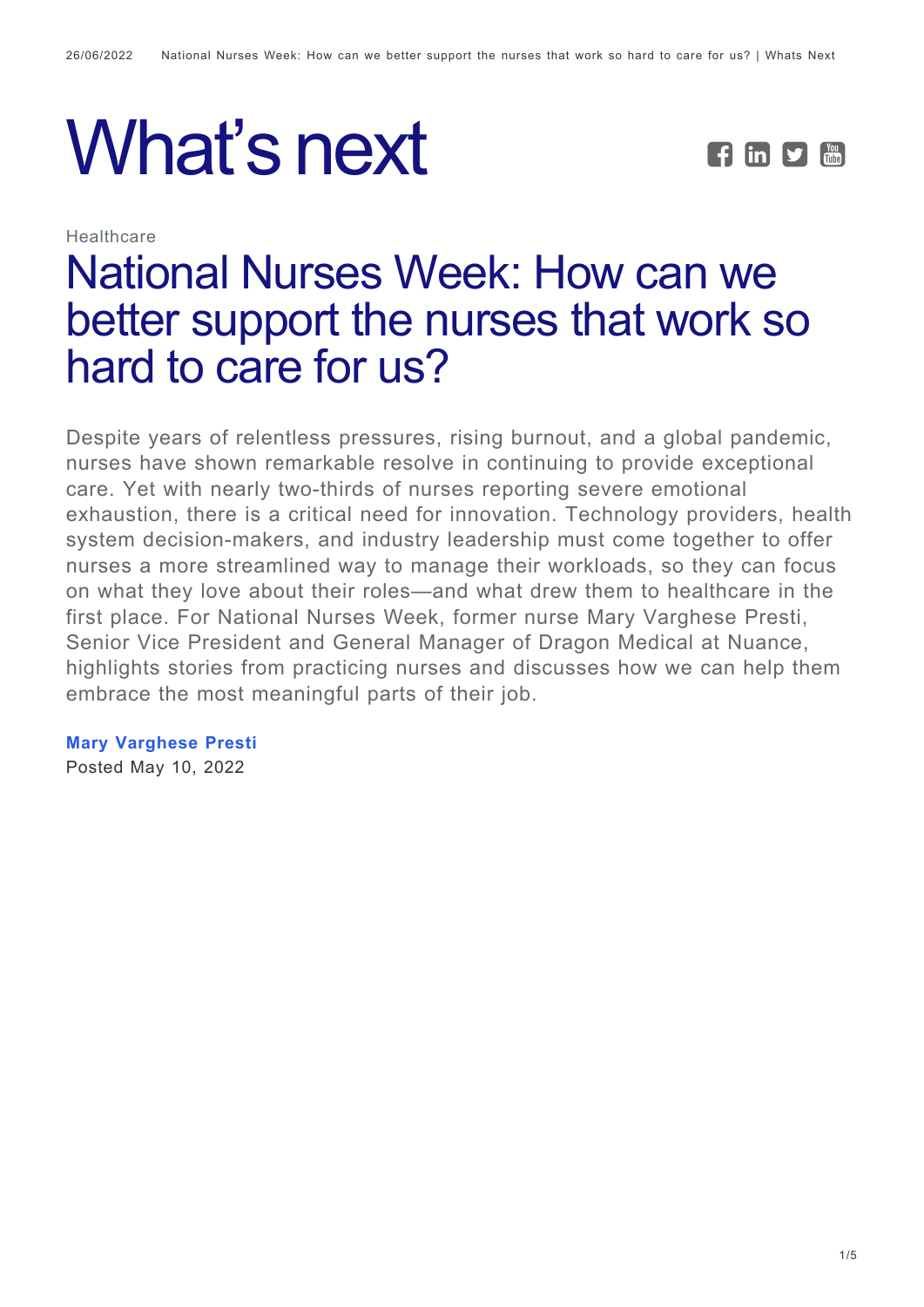

This National Nurses Week (and International Nurses Day), I want to talk about how the technology community can come together to give our nurses the support they need to embrace the joys of working in healthcare. Their [resilience has been put to the test](https://whatsnext.nuance.com/healthcare/celebrating-nurses-week-through-the-voice-of-our-modern-day-super-heroes/) more than ever over the past few years, but healthcare's largest workforce has stood strong—and that needs to be rewarded with the same level of care they give patients.

The pandemic has resulted in stretched resources and staffing shortages for many clinics and health systems, putting extra pressure on nurses—and to say they have risen to the challenge is an understatement. Steve Polega, Chief Nursing Officer at University of Michigan Health West, shares his experience:

"Looking back at the last two and a half years, I am amazed at the strength and resiliency of our nursing team. We faced a generational challenge that pushed each of us to incredible levels of stress and loss. Our nursing team rose to every challenge and found the time to not only support patients and visitors but excel at helping to create authentic human connections. I witnessed countless acts of kindness and grace as our nursing team leaned in to serve when they were exhausted and scared themselves."

Every nurse has a story like this right now; working against the odds to give their patients the best possible care in challenging circumstances.

People become nurses because they care deeply about making life better for others—that's why I started my career in nursing as a pediatric nurse at Johns Hopkins. And making life better for my fellow nurses is why I've spent my later career supporting health reform and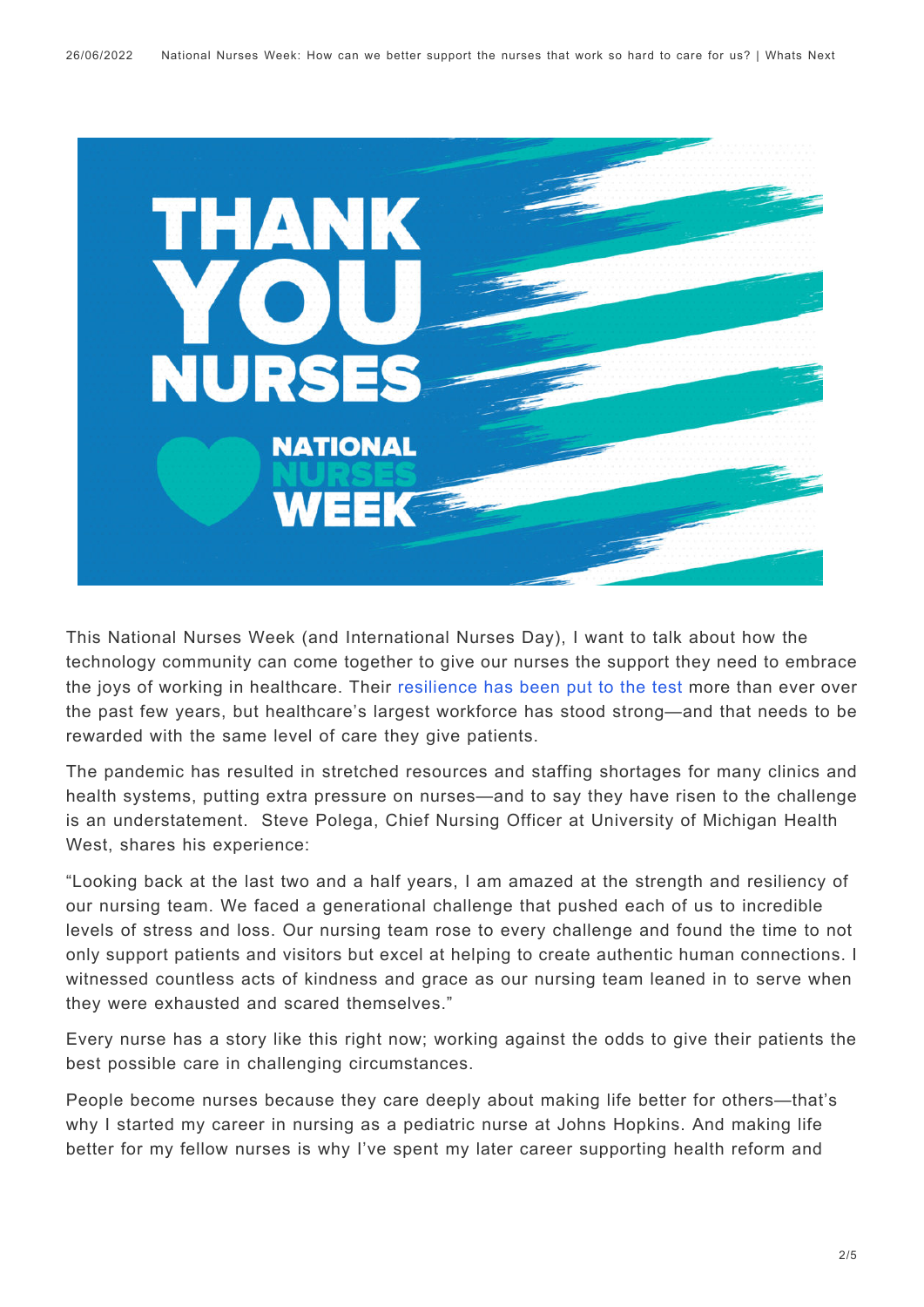pioneering the effective adoption of health information technology to improve the vital yet timeconsuming processes that can pull nurses away from caregiving. I have many friends who are still practicing nurses, and they all inspire me to work harder and find new ways to ease their everyday burdens. But what's the best route forward?

#### **Let's turn our attention to nurses' workloads**

"As I reflect on my nursing journey over the past 22 years, I believe this has been the most challenging year," says Helen Crowther, National Digital Primary Care Nurse Lead for Digital Primary Care & CNIO Office at NHSE&I. "Nurses stepped up during a global pandemic and continued through the challenges, but the risk of burnout is so high."

There's no easy fix for the challenges nurses face. But I believe those of us who work to transform patient care through technology must start with the caregivers themselves. That means, as an industry, we have a responsibility to support our nurses and reduce burnout wherever we can.

A lot has been invested in creating innovative solutions to ease the physician burden—and yet there has been a lack of innovation and process improvements for nurses. This contrast is particularly stark when it comes to documentation support. Despite ever-increasing discrete flowsheet fields and a significant "point and click" burden, nurses can't benefit from the traditional dictation technologies that clinicians rely on, because their responsibilities and workflows differ massively. Nurses often complete their documentation alongside their handson duties as they move between appointments, rooms, or clinics, updating medication dosage information, intervention details, and other frequently changing patient data. A new approach to documentation could have a massive impact—if it's tailored to the intricacies and specificity of the nursing workflow.

"Identifying innovative technology solutions that improve the nurse's workflow is very important to me as a nurse, we need to make it better at the bedside, to keep and attract our nurses for the future of healthcare, "says Kathleen McGrow, Chief Nursing Information Officer at Microsoft. To make real improvements for nurses, we need to provide solutions that offer flexibility as well as efficiency.

#### **Intelligent workflows help put patients back at the center**

Over the years, I've worked with the National Quality Forum, The Joint Commission, the Office of the National Coordinator for Health Information Technology, and the Centers for Medicare & Medicaid Services to find ways to achieve this—and now I'm continuing that work by supporting mission-critical healthcare innovations at Nuance.

With Dragon Medical One, Dragon Ambient eXperience, and our other documentation-focused solutions, optimizing how clinical staff approach documentation is one of Nuance's strengths. Combine that with Microsoft's expertise, and there's also potential to help nurses increase their productivity in communication and task management.

With more streamlined workflows, nurses can continue putting patients at the center of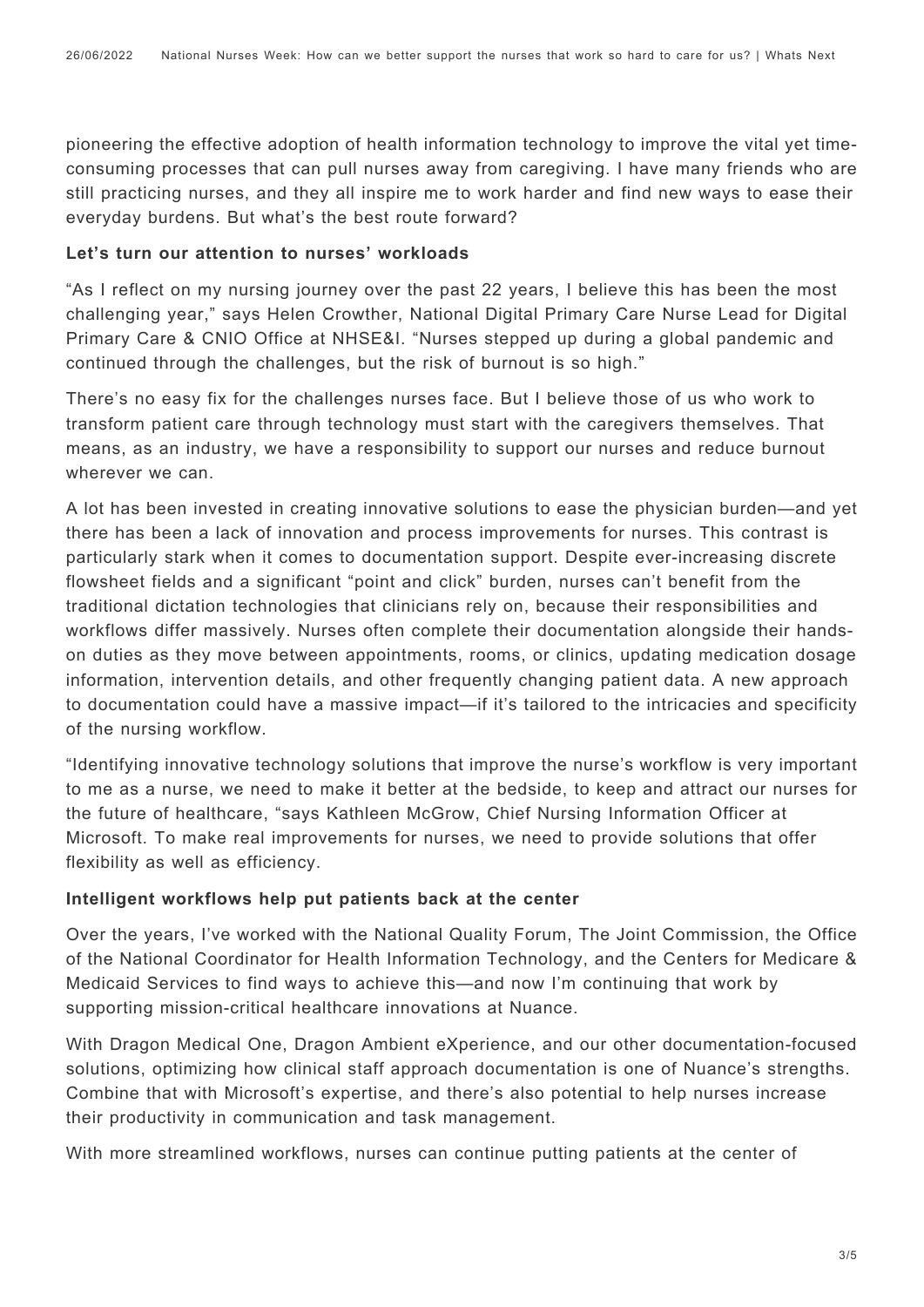everything they do, completing their tasks faster and with more detail and accuracy while the information is fresh in their minds. Giving nurses more time and capacity to care for patients will be instrumental in alleviating burnout. It's so heartening to see that [more people than ever](https://journals.lww.com/ajnonline/Fulltext/2022/02000/Defying_the_Pandemic,_Applications_to_Nursing.10.aspx) [are applying to nursing schools.](https://journals.lww.com/ajnonline/Fulltext/2022/02000/Defying_the_Pandemic,_Applications_to_Nursing.10.aspx) I'm hopeful that a collaborative effort to reimagine core processes like documentation will mean that all future generations of nurses are set up for success from day one.

Here at Nuance, we're at the beginning of a journey to create something tailor-made for nurses, designed to tackle some of the top contributors to burnout. As a former nurse, my firsthand experience navigating these pain points has helped me ensure we're building something that will truly improve the experience for my former colleagues and other nurses around the world.

And we're not alone; there are other promising initiatives in the industry. Helen, for example, has recently joined the [Florence Nightingale Digital Leadership program](https://florence-nightingale-foundation.org.uk/academy/leadership-development/scholarships/), which is aimed at supporting UK nurses as they explore new digital best practices within their work.

"The opportunity to gain international learning, to network and experience the differences in the profession across the world along with the pace of change over the last two years has been extraordinary; we have seen innovations that would have taken years to implement," says Helen. "Communicating and networking is easily achieved on an international footprint—so let's remain curious, listen, and learn together. Happy International Nurses' Day!"

And to my fellow nurses, happy National Nurses Week—stay tuned for more news on Nuance's own nursing innovations.

**Tags:** [Clinical Workflow](https://whatsnext.nuance.com/tag/clinical-workflow/), [Clinician Burnout](https://whatsnext.nuance.com/tag/clinician-burnout-2/), [Dragon Ambient eXperience,](https://whatsnext.nuance.com/tag/dragon-ambient-experience/) [Dragon Medical One](https://whatsnext.nuance.com/tag/dragon-medical-one-2/), [Healthcare AI Solutions,](https://whatsnext.nuance.com/tag/healthcare-ai-solutions-2/) [National Nurses Week](https://whatsnext.nuance.com/tag/national-nurses-week/)

### **More Information**



**Explore Dragon Medical** See how we're helping clinical professionals streamline their documentation workflows and put patients at the center of every interaction. [Learn more](https://www.nuance.com/healthcare/provider-solutions/speech-recognition/dragon-medical-one.html)